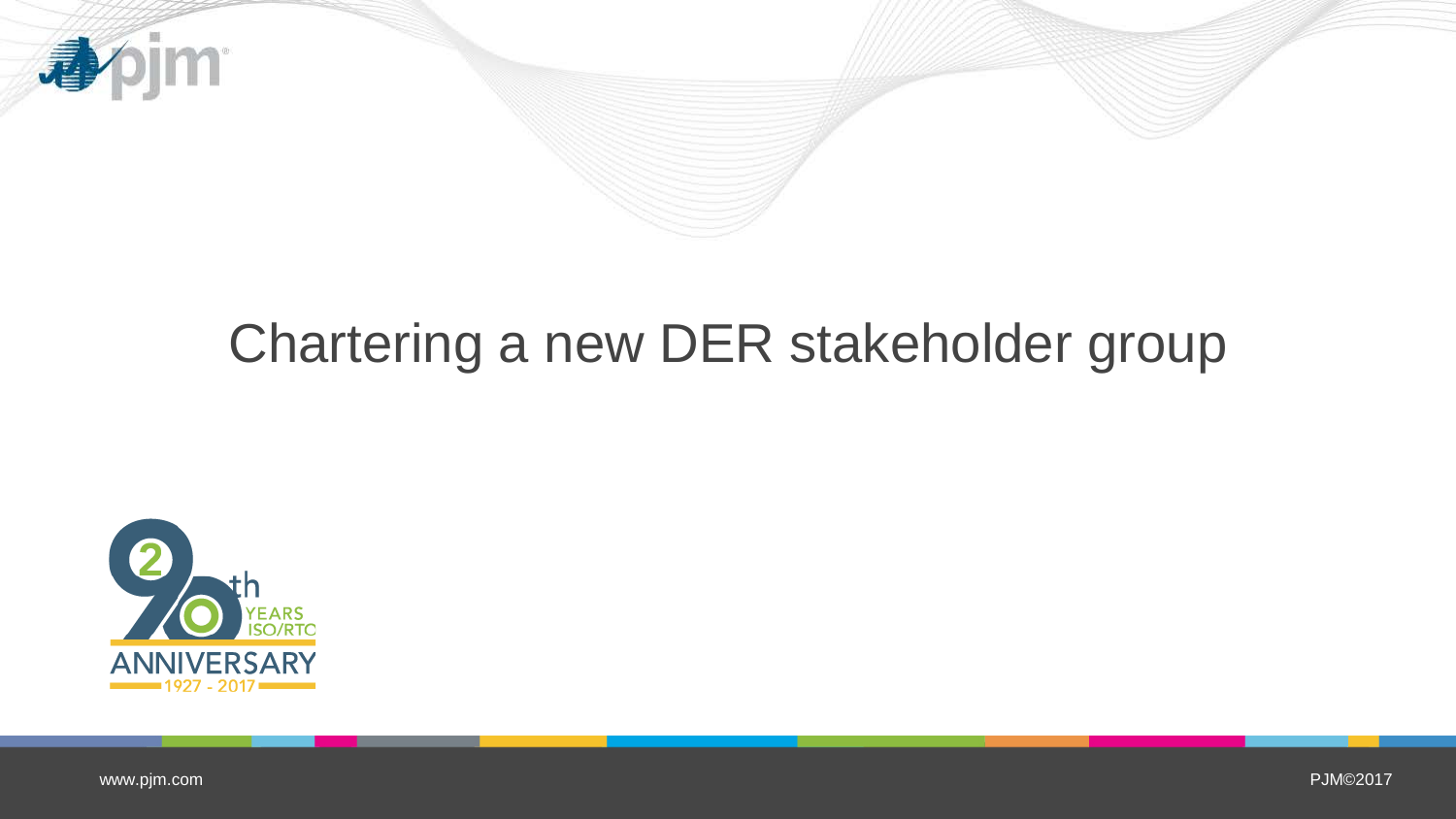- - Current problem statement/issue charge is very narrow in focus related to DER
		- Market participation by resources than can inject onto the distribution system through a customer's load meter
	- There is additional scope that needs to be addressed by PJM stakeholders related to DER
		- Non-wholesale resource visibility; Coordination with EDCs; Microgrids
		- Pending FERC NOPR…?
	- Special sessions of the MIC not the right forum for a longer-term issue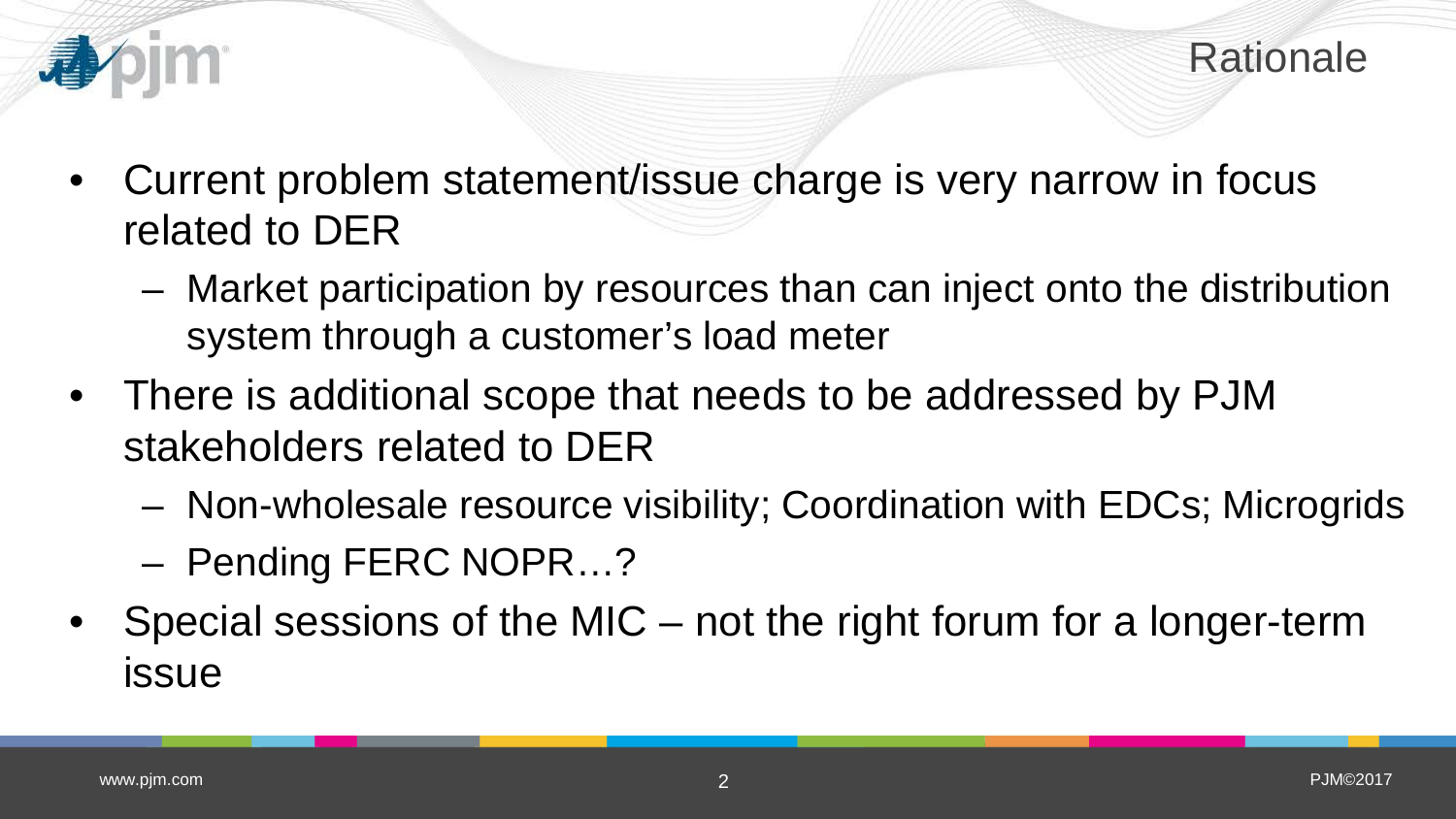

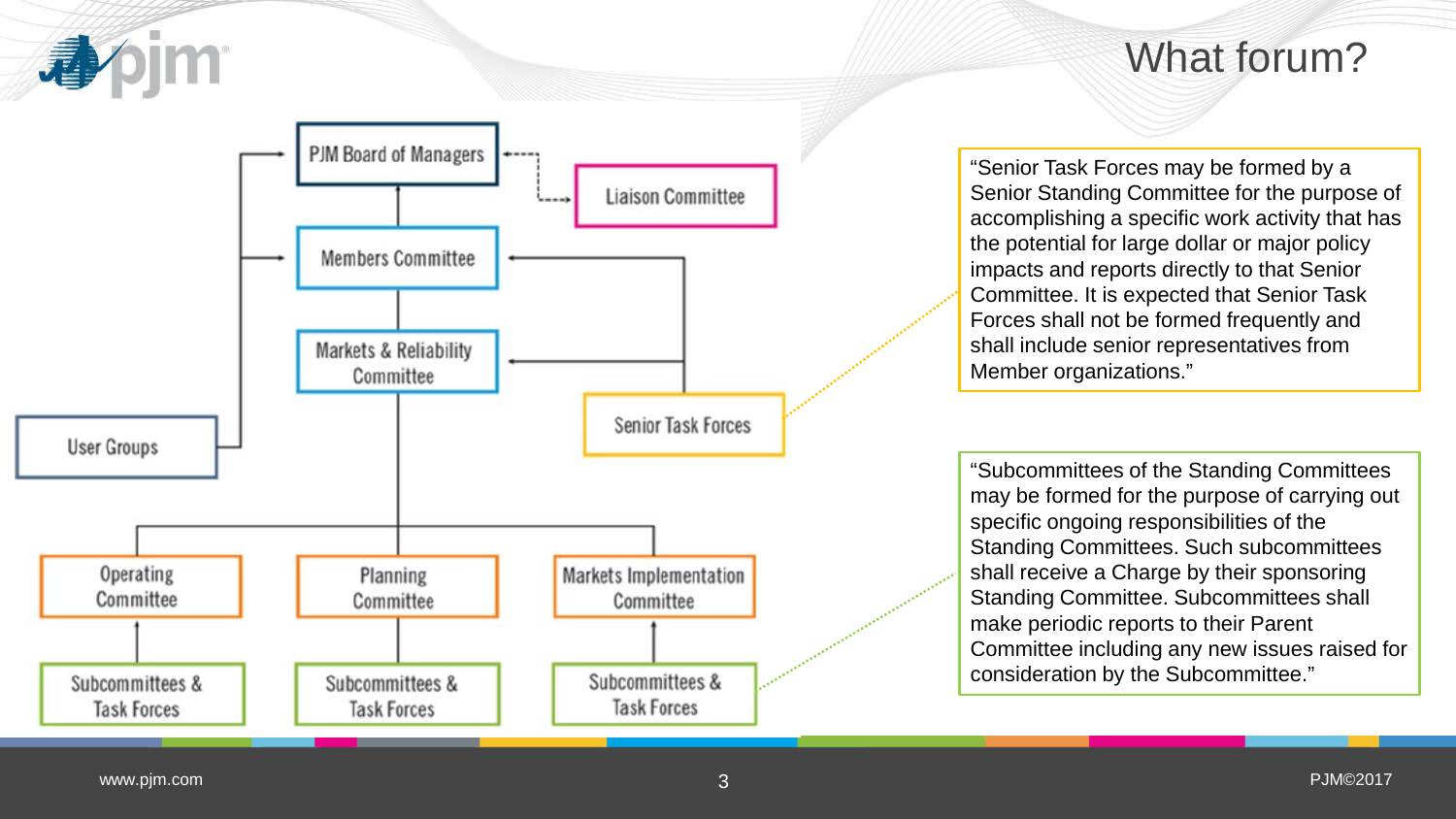## Options for consideration

- 1. Create a new Senior Task Force, reports directly to MRC
- 2. Create a new Subcommittee

Staff Recommendation

- a) Reports directly to MRC
- b) Reports directly to MIC
- c) Reports to multiple Standing Committees
- 3. Create a new Task Force, reports to a Standing Committee